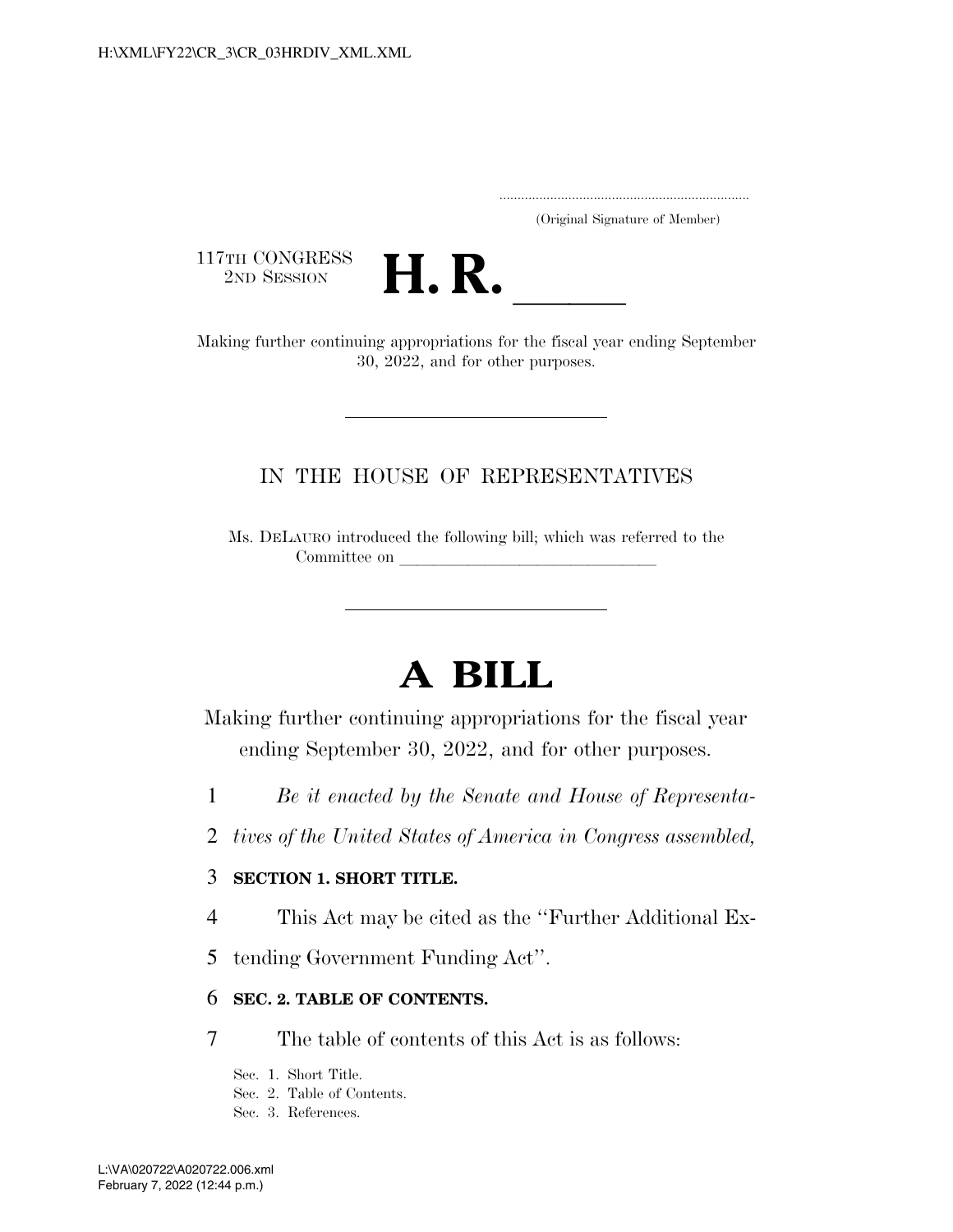#### DIVISION A—FURTHER ADDITIONAL CONTINUING APPROPRIATIONS ACT, 2022

#### DIVISION B—EXTENSIONS

Title I—Extensions Title II—Budgetary Effects

#### **SEC. 3. REFERENCES.**

 Except as expressly provided otherwise, any reference to ''this Act'' contained in any division of this Act shall be treated as referring only to the provisions of that divi-sion.

#### **DIVISION A—FURTHER ADDITIONAL**

### **CONTINUING APPROPRIATIONS ACT, 2022**

 SEC. 101. The Continuing Appropriations Act, 2022 (division A of Public Law 117–43) is further amended— (1) by striking the date specified in section

- 11 106(3) and inserting "March 11, 2022";
- (2) in section 163, by striking ''\$200,000,000'' 13 and inserting "\$300,000,000"; and
- (3) by adding after section 163 the following new sections:

 ''SEC. 164. Notwithstanding sections 102 and 104, amounts made available by section 101 to the Department of Defense for 'Shipbuilding and Conversion, Navy' may be apportioned up to the rate for operations necessary for 'Columbia Class Submarine (AP)' in an amount not to ex-ceed \$1,601,805,000.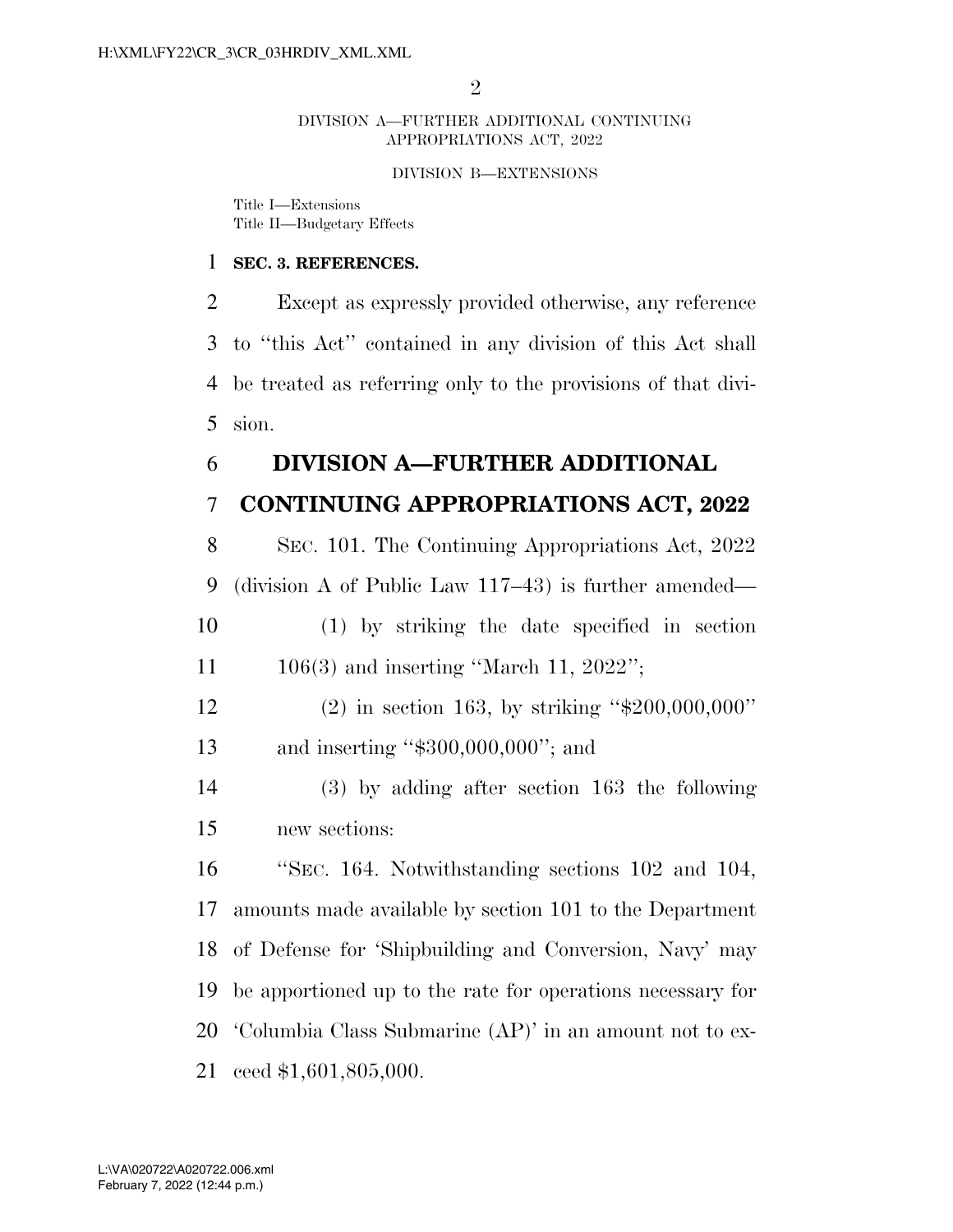''SEC. 165. (a) Notwithstanding sections 101 and 106 of this Act, for the duration of fiscal year 2022, amounts made available in fiscal year 2022 to the Depart- ment of Defense under the heading 'Operation and Main- tenance', other than amounts designated by the Congress as being for an emergency requirement pursuant to sec- tion 4001(a)(1) and section 4001(b) of S. Con. Res. 14 (117th Congress), the concurrent resolution on the budget for fiscal year 2022, may be used for emergencies and ex- traordinary expenses, in addition to any other funds spe- cifically made available for such expenses, for purposes the Secretary of Defense or the Secretary of the Navy, as ap- propriate, determines to be proper with regard to the re- sponse to the disruption of the water supply near the Red Hill Bulk Fuel Storage Facility, on O'ahu, Hawaii, in ac- cordance with 10 U.S.C. 127, in an amount not to exceed \$53,000,000: *Provided*, That not later than 30 days after the date of enactment of the Further Additional Con- tinuing Appropriations Act, 2022 and every 30 days there- after through fiscal year 2022, the Secretary of Defense shall submit a report to the Committees on Appropriations of the House of Representatives and Senate, setting forth all categories and amounts of obligations and expenditures made under the authority provided by this subsection.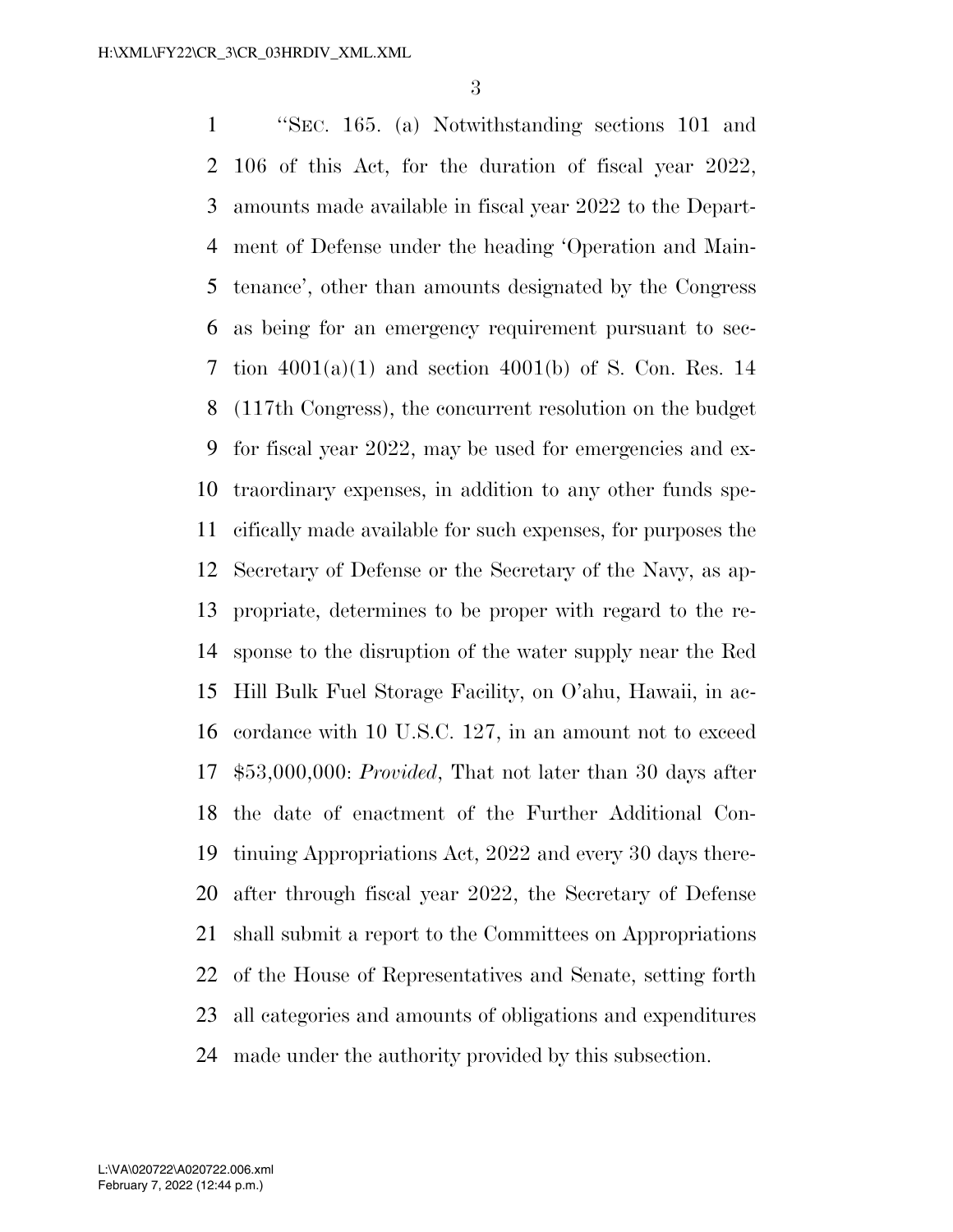| $\mathbf{1}$   | "(b) In addition to amounts otherwise provided by          |
|----------------|------------------------------------------------------------|
| $\overline{2}$ | this Act, there is appropriated to the Department of De-   |
| 3              | fense $$250,000,000$ , for an additional amount for fiscal |
|                | 4 year 2022, for necessary expenses to address drinking    |
| 5              | water contamination at the Red Hill Bulk Fuel Storage      |
| 6              | Facility in Hawaii, for the accounts and in the amounts    |
| 7              | specified:                                                 |
| 8              | "Wilitary Personnel, Army', \$33,263,000, to               |
| 9              | remain available until September 30, 2022;                 |
| 10             | "Wilitary Personnel, Navy', \$91,327,000, to               |
| 11             | remain available until September 30, 2022;                 |
| 12             | "Wilitary Personnel, Marine Corps',                        |
| 13             | $$5,206,000$ , to remain available until September 30,     |
| 14             | 2022;                                                      |
| 15             | "'Military Personnel, Air Force', \$27,564,000,            |
| 16             | to remain available until September 30, 2022;              |
| 17             | "Operation and Maintenance, Army',                         |
| 18             | \$22,640,000, to remain available until September          |
| 19             | $30, 2022;$ and                                            |
| 20             | "Operation and Maintenance, Navy',                         |
| 21             | \$70,000,000, to remain available until September          |
| 22             | 30, 2022.                                                  |
| 23             | "(c) In addition to amounts otherwise provided by          |
| 24             | this Act, there is appropriated to the Department of De-   |
| 25             | fense $$100,000,000$ , for an additional amount for fiscal |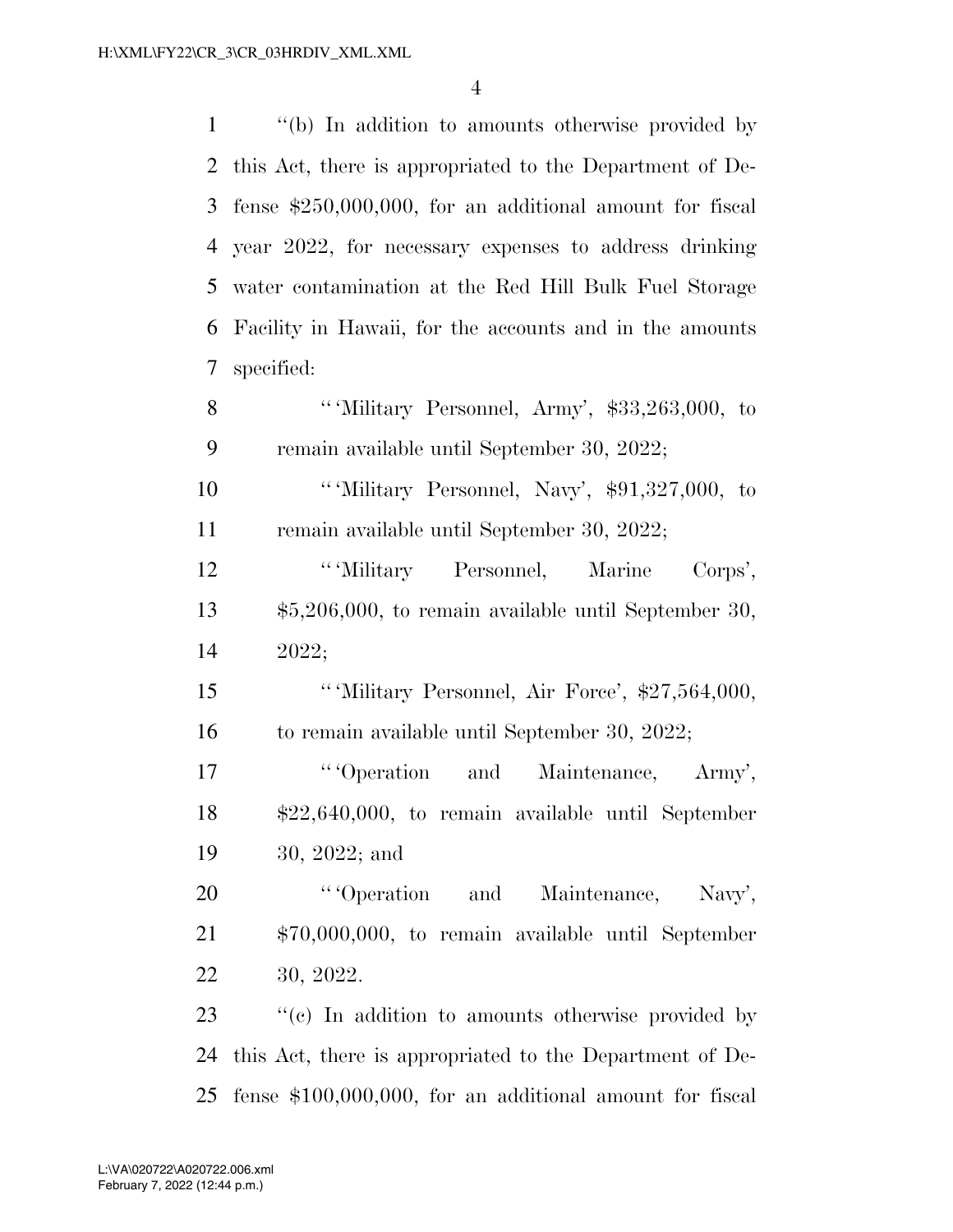year 2022, to remain available until expended, for transfer only to accounts under the headings 'Operation and Main- tenance', 'Procurement', 'Research, Development, Test and Evaluation', and 'Defense Working Capital Funds', for the Secretary of Defense to conduct activities in com- pliance with the State of Hawaii Department of Health Order 21-UST-EA-02, signed December 6, 2021, related to the removal of fuel from and improvement of infrastruc- ture at the Red Hill Bulk Fuel Storage Facility: *Provided*, That the transfer authority provided in this subsection is in addition to any other transfer authority available to the Department of Defense: *Provided further*, That amounts provided in this subsection shall not be available for trans- fer, obligation, or expenditure until the Secretary of De- fense briefs the Committees on Appropriations of the House of Representatives and Senate regarding the rec- ommendations of the third-party assessment of the oper- ations and system integrity of the Red Hill facility and the Department's own analysis regarding the distribution of fuel reserves for operations in the Pacific theater, as well as other activities recommended by the third-party as- sessment or Departmental analysis: *Provided further*, That not less than 15 days prior to any transfer of funds pursu- ant to this subsection, the Secretary of Defense shall no-tify the congressional defense committees of the details of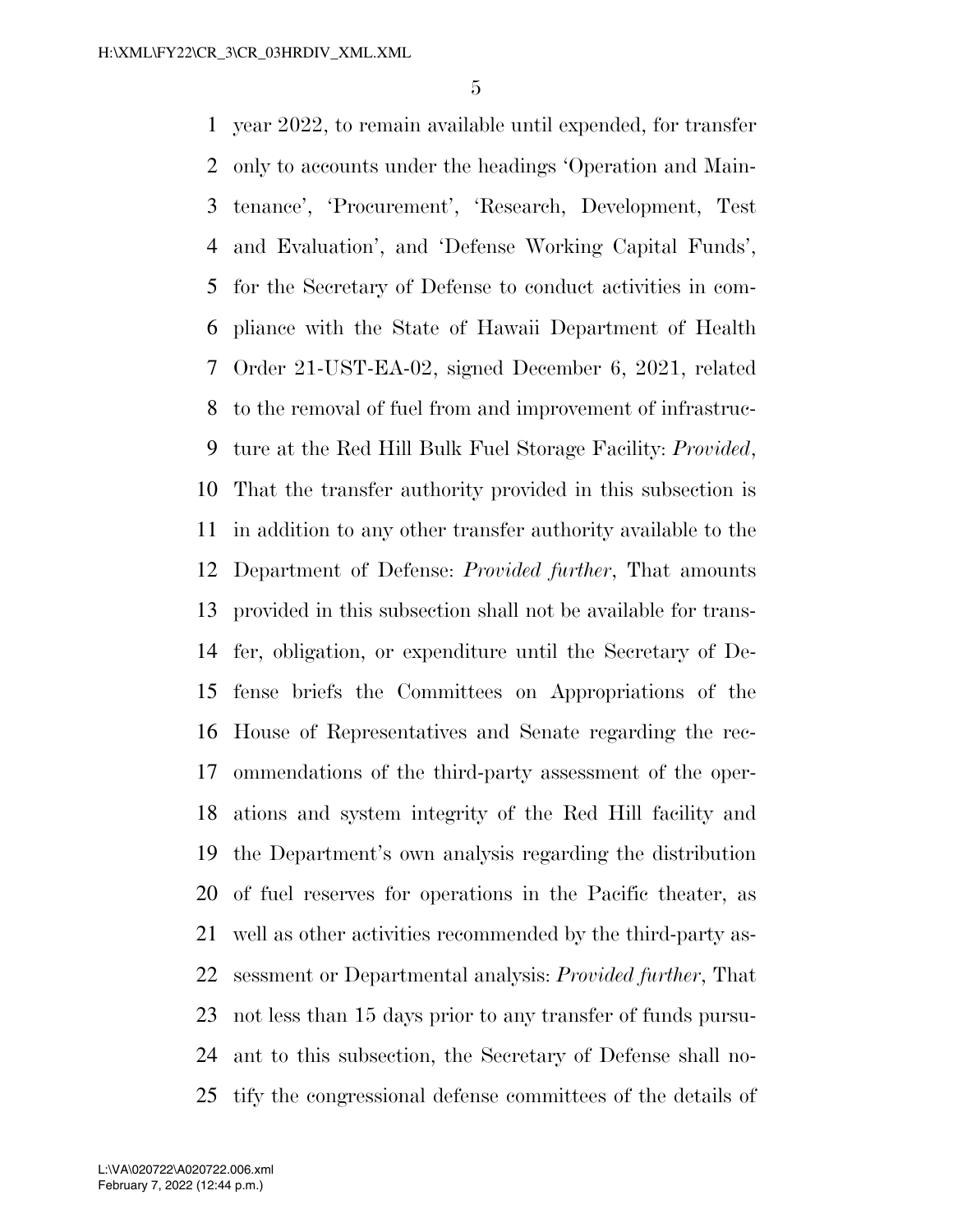any such transfer: *Provided further*, That not later than 60 days after the date of enactment of the Further Addi- tional Continuing Appropriations Act, 2022 and every 30 days thereafter through fiscal year 2023, the Secretary of Defense shall submit a report to the Committees on Ap- propriations of the House of Representatives and Senate, setting forth all categories and amounts of obligations and expenditures made under the authority provided by this subsection.

 ''SEC. 166. Amounts made available by section 101 to the Department of the Interior under the heading 'Working Capital Fund' may be apportioned up to the rate for operations necessary to implement enterprise cyberse-curity safeguards.''.

 This division may be cited as the ''Further Additional Continuing Appropriations Act, 2022''.

## **DIVISION B—EXTENSIONS TITLE I—EXTENSIONS**

**SEC. 1101. EXTENSION OF AUTHORITY TO MAKE CERTAIN** 

 **APPOINTMENTS FOR NATIONAL DISASTER MEDICAL SYSTEM.** 

 Section 2812(c)(4)(B) of the Public Health Service 23 Act (42 U.S.C. 300hh– $11(e)(4)(B)$ ) is amended by strik- ing ''February 18, 2022'' and inserting ''March 11, 2022''.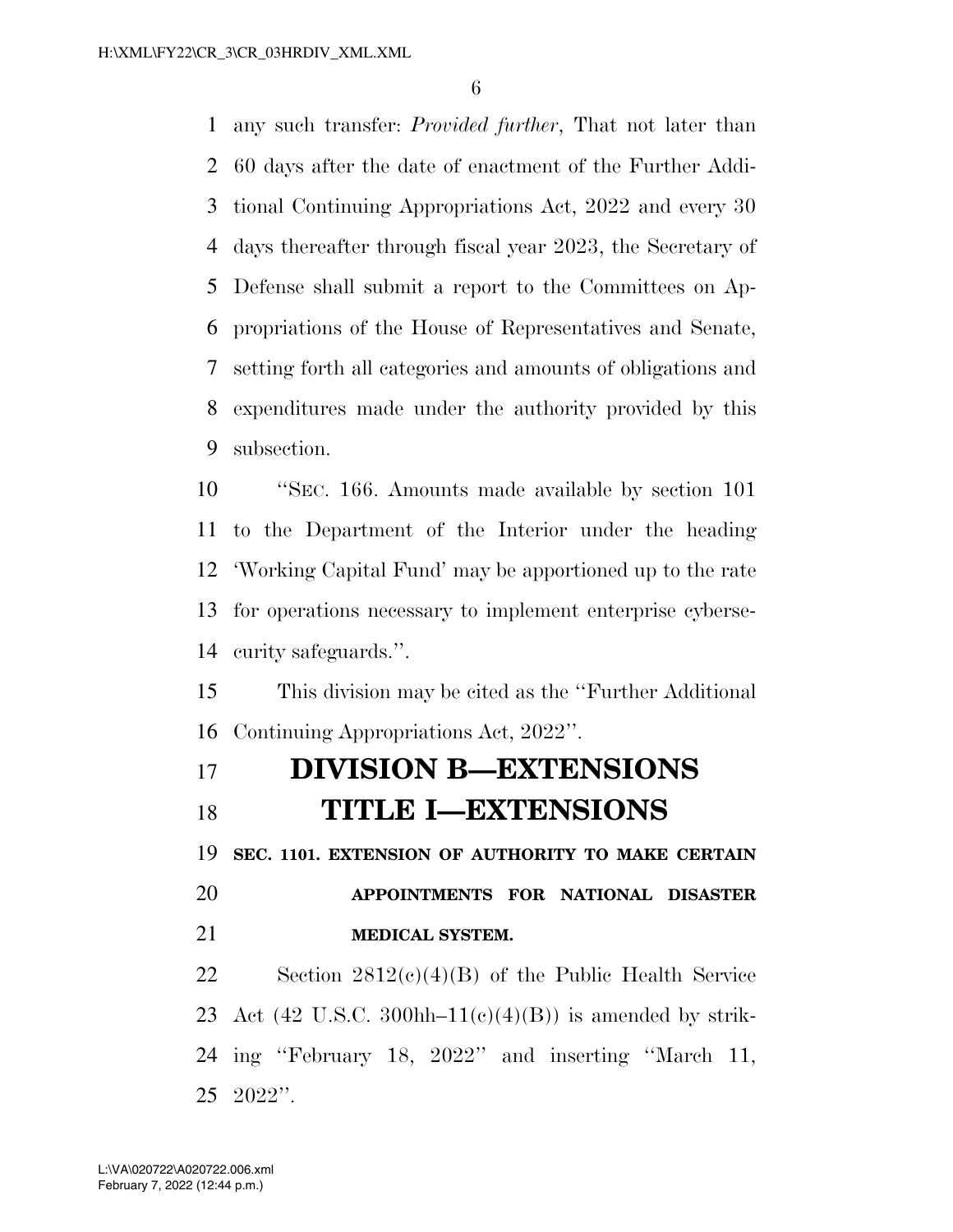# **SEC. 1102. EXTENSION OF ADDITIONAL SPECIAL ASSESS-MENT.**

 Section 3014(a) of title 18, United States Code, is amended by striking ''February 18, 2022'' and inserting ''March 11, 2022''.

### **SEC. 1103. EXTENSION OF TEMPORARY ORDER FOR FENTANYL-RELATED SUBSTANCES.**

 Effective as if included in the enactment of the Tem- porary Reauthorization and Study of the Emergency Scheduling of Fentanyl Analogues Act (Public Law 116– 114), section 2 of such Act (as amended by Public Law 117–70) is amended by striking ''February 18, 2022'' and inserting ''March 11, 2022''.

### **SEC. 1104. EXTENDING INCREASED FMAP FOR CERTAIN TERRITORIES.**

 (a) IN GENERAL.—Section 1905(ff)(3) of the Social Security Act (42 U.S.C. 1396d(ff)(3)) is amended by striking ''February 18, 2022'' and inserting ''March 11, 2022''.

 (b) REDUCTION OF MEDICARE IMPROVEMENT FUND.—Section 1898(b)(1) of the Social Security Act (42 22 U.S.C.  $1395iii(b)(1)$  is amended by striking ''\$101,000,000'' and inserting ''\$99,000,000''.